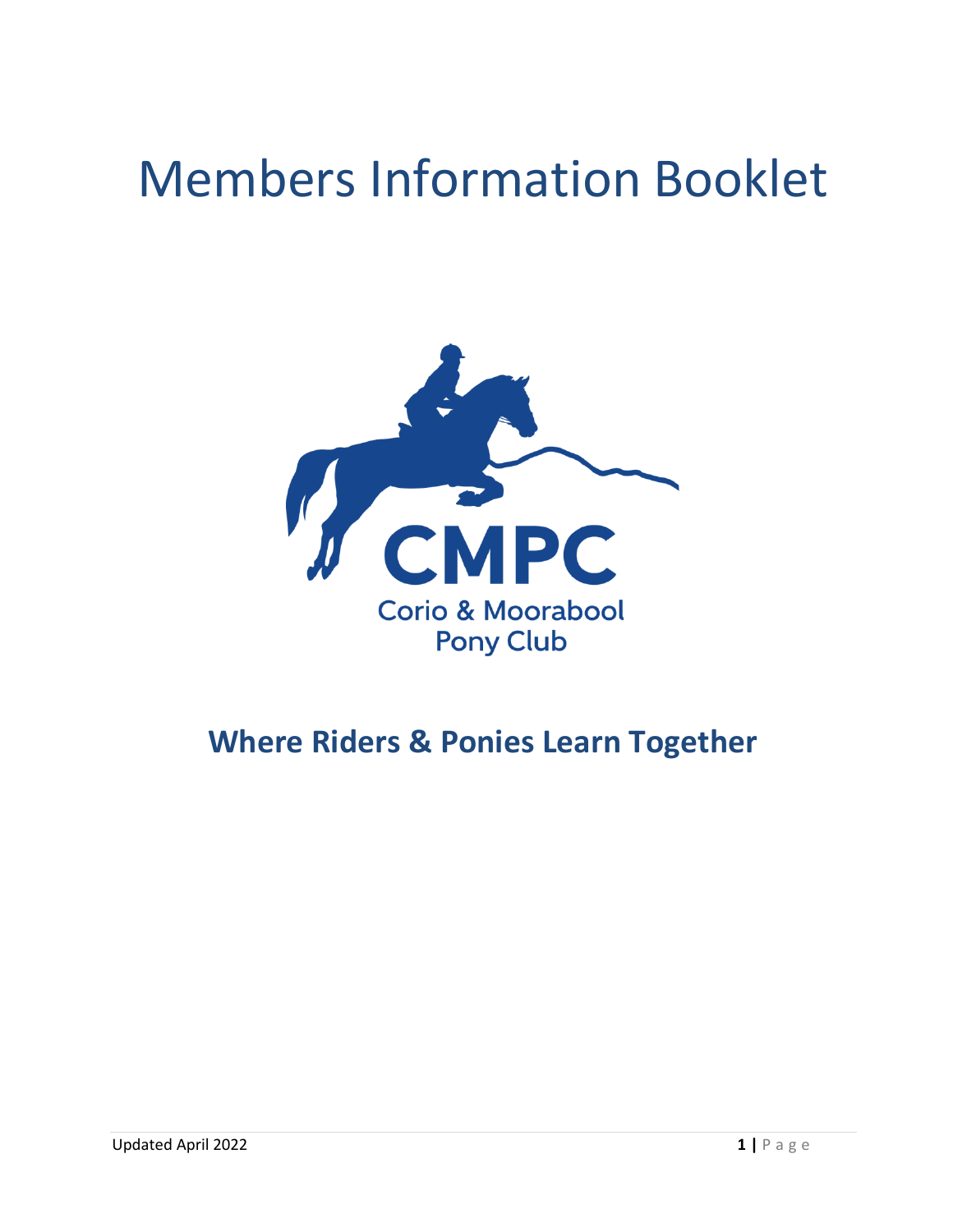# **About Our Club**

Corio & Moorabool Pony Club (CMPC) are part of Barwon Zone which is a member of Pony Club Victoria (PCV).

We are located at Elcho Park Equestrian Centre in Lara; the Centre is 30 hectares in size and has been ideally set up for horse riding. Our facilities include eight permanent surfaced dressage arenas, two sand show-jumping arenas, fenced areas, a cross country course which caters for Grade 6 to Grade 1 and 100+ horse yards.

We are also lucky to have wonderful club rooms with full amenities including toilets & showers and a commercial kitchen.

We pride ourselves on being a family orientated club that focuses on encouraging young people to ride and care for ponies and horses. We aim to promote the highest ideals of sportsmanship, citizenship and loyalty whilst encouraging friendship.

Our Pony Club caters for all levels of experience. Whether you are just starting out, or have been riding for years, CMPC has something to offer you.

We cater for children as young five years old riding on the lead right through to riders climbing up the grades representing the club at a state level.

#### **Friday Fun Nights**

As much as our members love riding together they also enjoy socialising without their ponies. To get to know each other and encourage friendships we host Friday Fun nights on occasions throughout the year. These are family friendly evenings and offer a variety of fun activities.

#### **Camp**

Most years CMPC hopes to organise a weekend camp for members and their ponies. These adventures have seen a range of activities including trail riding, taking the ponies for a dip in a dam, BBQ breakfasts and cooking marshmallows by the campfire.

#### **End of Year Presentation**

At the end of the year CMPC members enjoy an end of year presentation/celebration where awards are given out and members get together over a meal, maybe dancing and some fun.

We encourage you to check out our website and Facebook page for more information and browse through the many photos of our members having fun**.** If you join we also have a Facebook group.

**<http://www.cmpc.org.au/> <https://www.facebook.com/coriomooraboolponyclub>**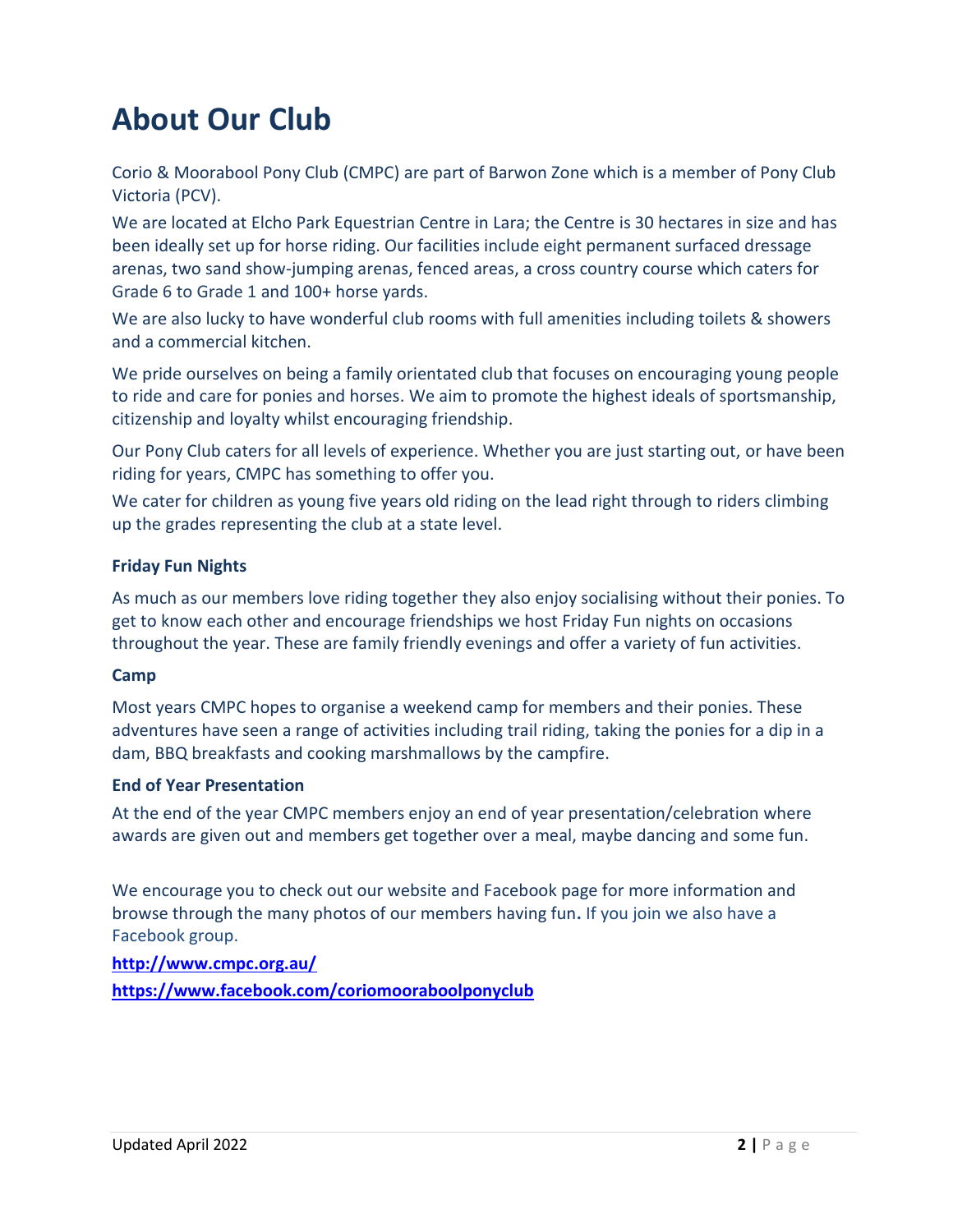# **Joining Our Club**

### **Compulsory Assistance Requirement**

For our club to continue to run effectively and efficiently, we rely on each family to help out throughout the year. As an acceptance of membership, we require that each family contribute a minimum of 20 hours per membership year assisting the club at our events.

Each year CMPC holds a number of events to raise funds for the club so there are plenty of opportunities to help out!

Most years our events consist of a Horse Trials, Dressage competition and a Show but may differ year to year.

These events can at times see over 300 people visit our club in a single weekend so can only be a success with the help from all our members. From gardening to helping out in the canteen every little bit of help goes a long way in making the Corio & Moorabool Pony Club the success it is.

Funds raised benefit all of our members and are used to subsidise instructor's wages in order to keep our club fees affordable for families, to purchase equipment, improve our grounds and purchase trophies and medals awarded to the children at the end of the year presentation night among other things.

### **Working with children's check**

PCAV has the requirement of any adult attending three or more rallies a year must obtain a Working with Children's check (WWCC) therefore we do require the WWC number/s on the application to join CMPC. WWC forms can be filled out online and then lodged at your local Australia post office. It is free for volunteers. See the following website for more information *[http://www.workingwithchildren.vic.gov.au](http://www.workingwithchildren.vic.gov.au/)*

### **To Join**

To join CMPC we ask that you attend a rally day as a Come & Try rider. This involves bringing the horse and rider for the day so you can experience a Pony Club rally firsthand prior to joining.

During the Come & Try day the rules and requirements for joining Pony Club are outlined in an induction. Then the horse and rider are assessed for ability and safeness and to establish if we have a group suitable to join, if you choose to join our club.

The cost of the Come & Try day is approx. \$50 which includes insurance for the day. If you choose to join, \$30 will be used to reduce your joining membership fee. If you would like to attend a rally as a Come & Try rider we ask that you complete a Come & Try Form from our website. This will register your interest and you will then be contacted by our membership coordinator and brought up to date with the current joining process.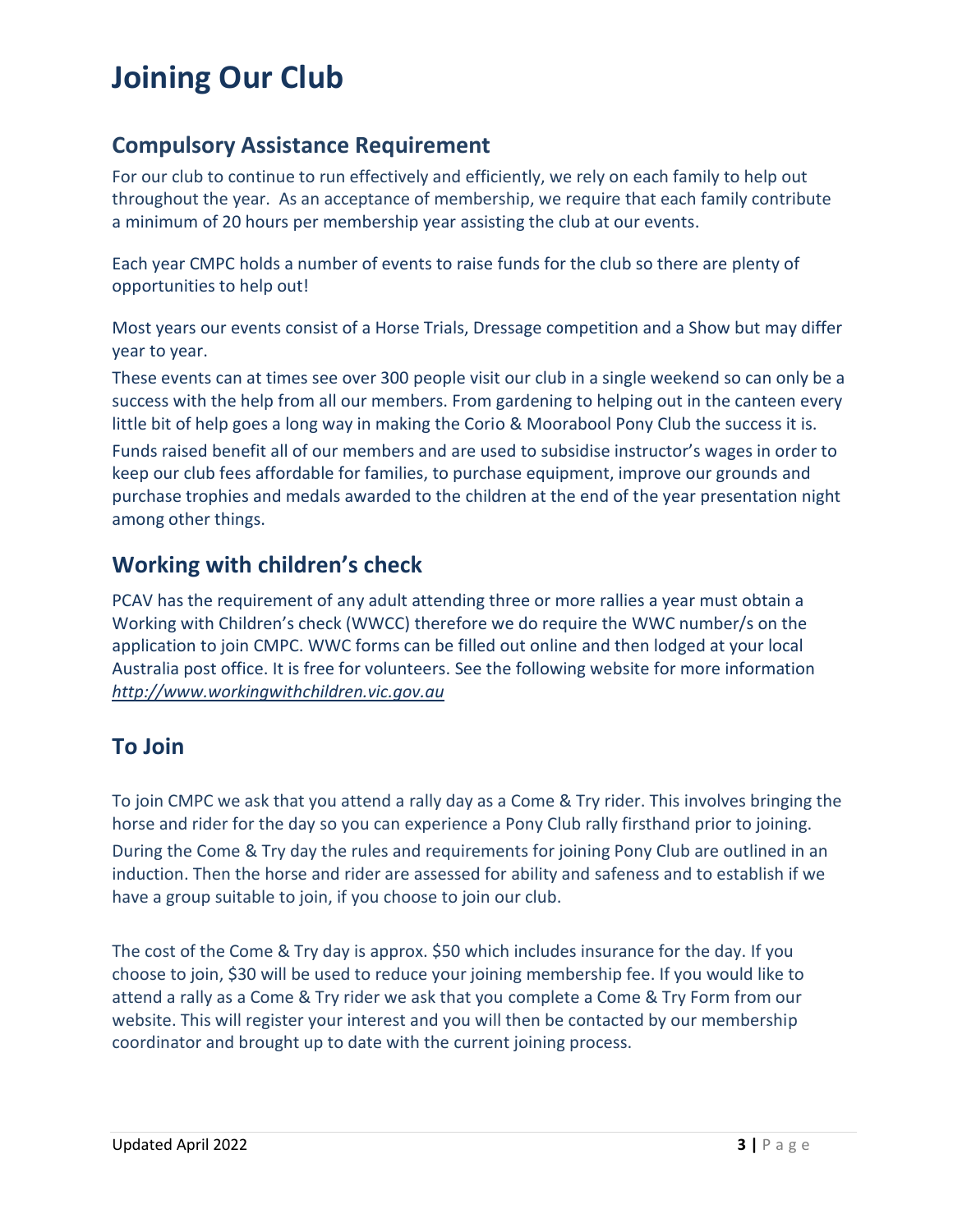### **BEING A PART OF CMPC AND YOUR RESPONSIBILITIES**

Every member shares the responsibility of getting the grounds and clubrooms ready for rally day and each family has a small job to do each rally day. We also have a roster for the canteen and setting up and packing up the arenas at the beginning and end of the day. When riders have show jumping there is another roster for parents to assist the instructor with picking up dropped poles and adjusting heights of the jumps. We try to have 2 people rostered so that the instructor can concentrate on teaching the lesson. For the riders to get the most out of the lesson it is important that we help the instructors.

In the dressage lesson parents may watch the lesson, but we ask that they do not interrupt the instruction. If the instructor feels there is a problem that needs parent assistance, they will approach the parent and ask you to assist. If a parent is concerned with the lesson and it can't wait until the end of the lesson they may ask to approach the instructor for discussion. If the parent's concern is about the standard or level of instruction this is to be discussed with the DC of the club, not the instructor.

It is important that the pony you bring to pony club is in the best possible condition it can be in. The pony you bring to pony club should be:

- Up to date with Farrier and Dentist
- Well fed
- Wearing correct fitting tack
- A fit and healthy pony.

For a pony to be ridden in 4 lessons at pony club they should be ridden **at least** once a week, preferably twice, depending on what level they are being ridden. Pony club is only once every month. For a rider's ability to improve they need to practice what they learn at pony club in the weeks in between rallies.

Ponies are very clever and can be cheeky and sometimes naughty. A regularly ridden pony will be much better behaved than a pony only ridden once a month. Ponies need to be reminded that they need to do as they are asked and to listen to their rider.

It is important to remember that ponies are possibly 10 times heavier and stronger than the rider. They need to be trained to respect their rider. Without regular rides they can become cheeky and pushy and as a result naughty or dangerous and not suitable for pony club.

If a combination of pony and rider do not have control they are not suitable for pony club. Instructors and pony club can do some work but there needs to be commitment from the rider and their family as well.

If a rider hopes to compete, CMPC recommends having additional lessons to extend what they are learning at pony club. Having private or group lessons with a private instructor also gives you an extra knowledgeable person you can turn to for further and more specific advice and to ask questions to. Pony Club offers group lessons under the Pony Club certificate structure which may not always cover everything that is required to compete successfully.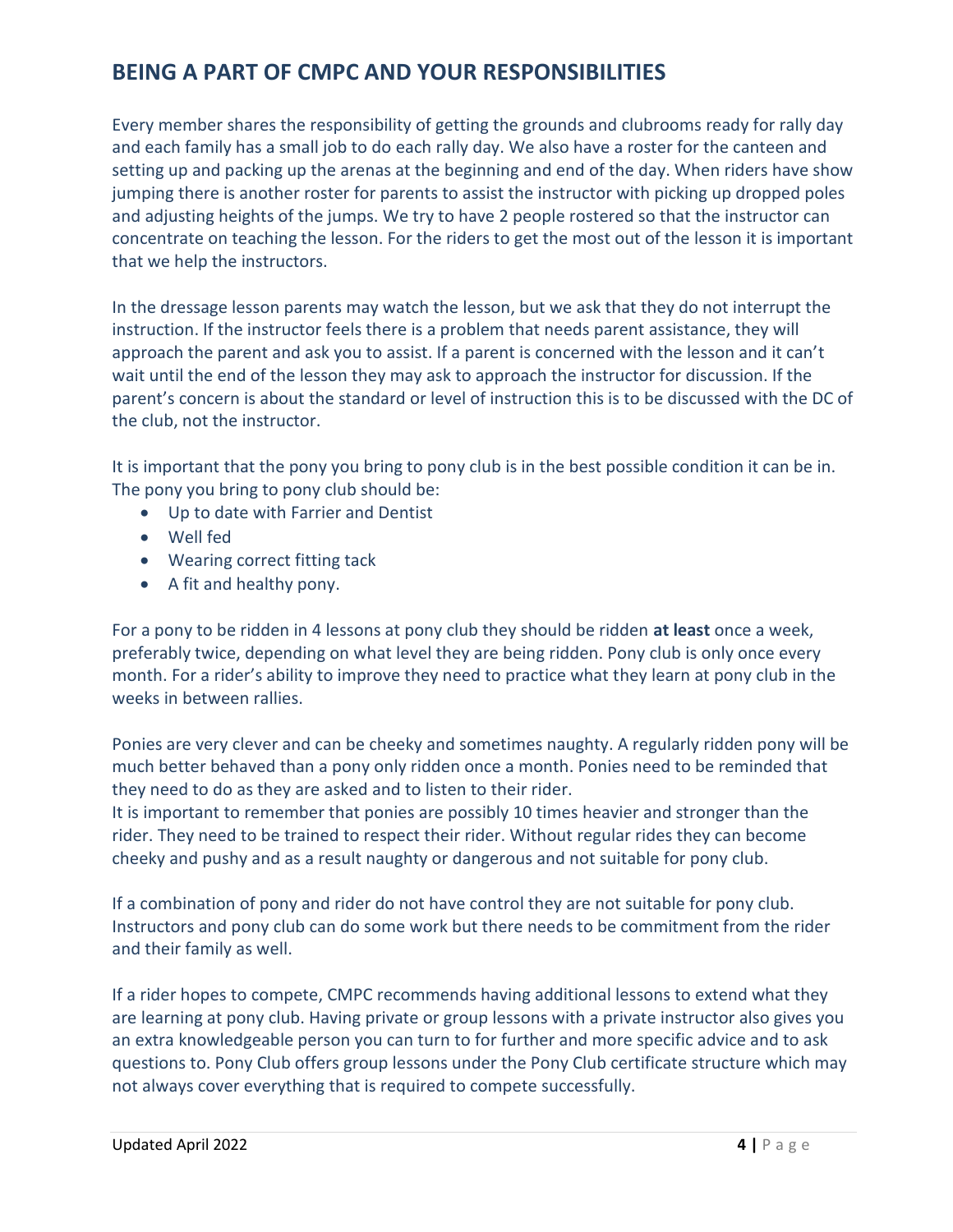# **Rally Day**



Rallies are held on the first Sunday of Each month from February – December.

Members will receive an email from the club secretary two weeks prior to rally asking for a reply if you will or will not be attending rally. This is essential for instructor bookings.

Rally plans, groups and other important information for rally day will be put up on our members Fb group and emailed to members.

On the day, Members should arrive with their pony/horse with plenty of time to get ready. To share the work each family is given a job for the year, to assist in set up or pack up of rally day. Families may also be on a roster to assist with either pack up or set up of the arenas for the day, along with SJ pole pick up and canteen. The roster can be found on our rally plan which is emailed out and posted on Fb.

The rally plan will outline what time lessons start, lunch time and details about each lesson e.g. which arena to meet in for the lesson and the instructor.

We encourage members to utilise the canteen for lunch as this is another fundraiser for the club. We provide a variety of delicious lunch choices along with snacks and drinks. Recently canteen has been changed to ordering prior to rally day. Instructions on how to purchase lunch will be explained in the rally plan.

CMPC have credit card and Eftpos facilities.

Gear Check is a requirement by Pony Club Victoria (PCV) to ensure that members are using safe, approved tack and uniform. Gear Check is done by the instructors in your groups prior to commencing lessons. Gear check must be done for every horse ridden on the day and must be recorded with the horse's full competition name.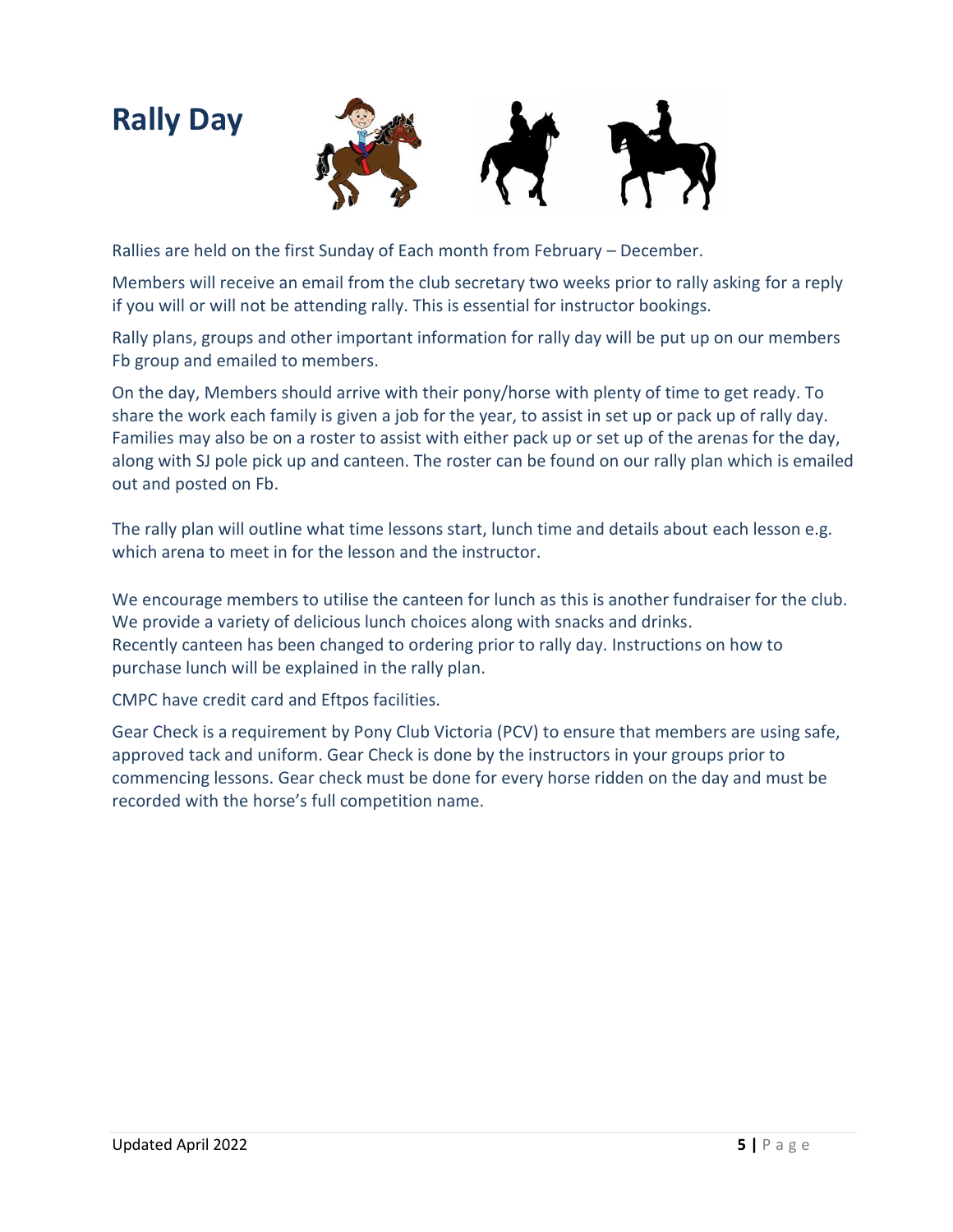# **Attendance cards**

When a rider joins Pony Club they are registered with PCV and receive an Attendance Card. This card is updated at every rally they attend by the club Card Secretary. The card records the full competition name of the horse and is also updated with gradings and certificates the member has achieved.

The card needs to be handed in at the beginning of a rally day and taken home with you. When competing you need to take your card with you to the event so the event organisers can confirm the rider and pony combination details and grading level.

Each Horse must be registered with the club in order to have the Attendance Card completed correctly by the Card Secretary. It is important that riders identify their horse's full competition name at gear check or they may be marked incorrectly or absent on their attendance card.

# **Grading**

For Pony Club events it is a requirement that rider/horse combinations are graded, alternately you can enter as Open (if available) and will be competing against other combinations not graded and possibly adults. Grading is done by the DC at rally. To be graded the combination must have attended 2 rallies. The grading may occur on the  $2<sup>nd</sup>$  rally. If you wish to be graded we have 2 forms that are required to be filled out. Please email signed copies of the Grading Guideline Form and the Grading Request Form to the DC **two weeks prior to rally**. Both forms can be found on the website under the "forms" tab.

### **Certificates**

Pony club members are encouraged to complete a series of PCV Certificates as they progress through Pony Club. These are designed so that club members undertake studies in riding, horse handling and horse care. There are eight standards or levels of efficiency.

Once a club member has successfully completed a certificate, they are issued with a coloured certificate disc which is mounted behind a rider's PCAV badge. Information about each certificate is on the PCV website. There are 11 certificate levels. The club concentrates on the first 4 for the children to achieve through the rally lessons. The first 4 certificates are:

| <b>Test</b> | <b>Suggested Age</b> | <b>Certificate Colours</b> |
|-------------|----------------------|----------------------------|
| E Standard  | under 7              | Pale Blue                  |
| D Standard  | 7 years              | Yellow                     |
| D* Standard | 9 years              | Lime Green                 |
| C Standard  | 12 years             | Green                      |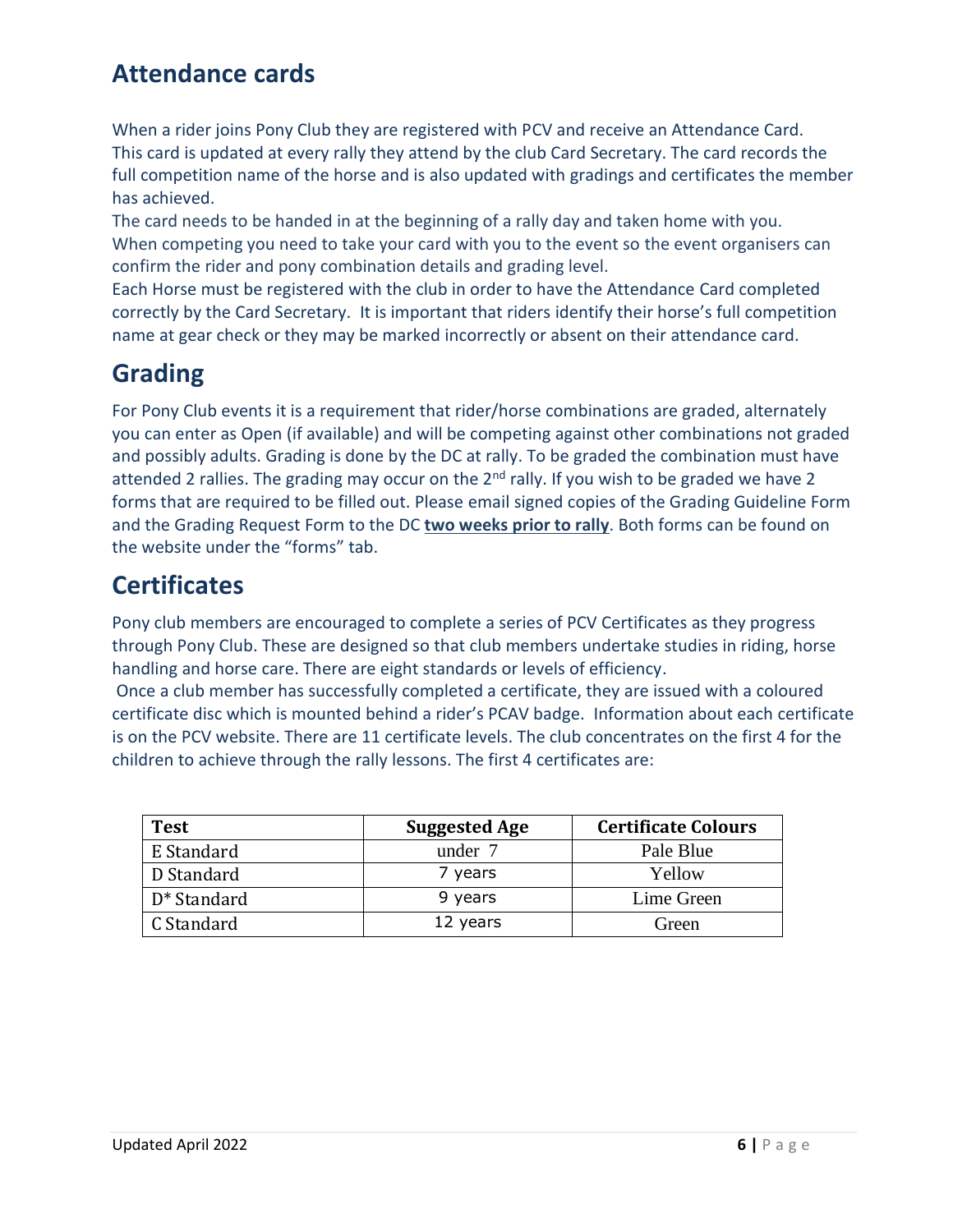# **Uniform**

CMPC blue polo shirt or Long sleeve white shirt with burgundy & silver pony club tie. (either of these 2 are compulsory for rallies and events) CMPC Soft Shell Jacket with PCV logo & CMPC royal blue jumper (with light blue v-neck) (either of these 2 are compulsory for rallies and events/competition) CMPC navy rugby jumper is also available for rally and casual wear only – not events. Jodhpurs - White/beige or plain black or plain navy. (White/beige are compulsory for events) HORSES UNIFORM – A CMPC saddle blanket is available in our club colours to buy from the club. Compulsory CMPC Uniform items & rugby jumper are available through the club. See page 11 for a Uniform price list.

For any uniform enquiries please contact Sam Reid 0468 301 591

\*New members are not expected to have full uniform straight away- we allow three months to purchase uniform.





CMPC also have logo'd caps, knitted beanies and socks available in Child & adult sizes.



All riders wishing to ride on rally day (including Come and Try's) must always comply with safety regulations including correct and well fitted gear for the horse and wear riding boots, approved helmet, jodhpurs and a sleeved top (no singlets).

Full Pony club gear regulations can be found at [http://www.ponyclubvic.org.au](http://www.ponyclubvic.org.au/)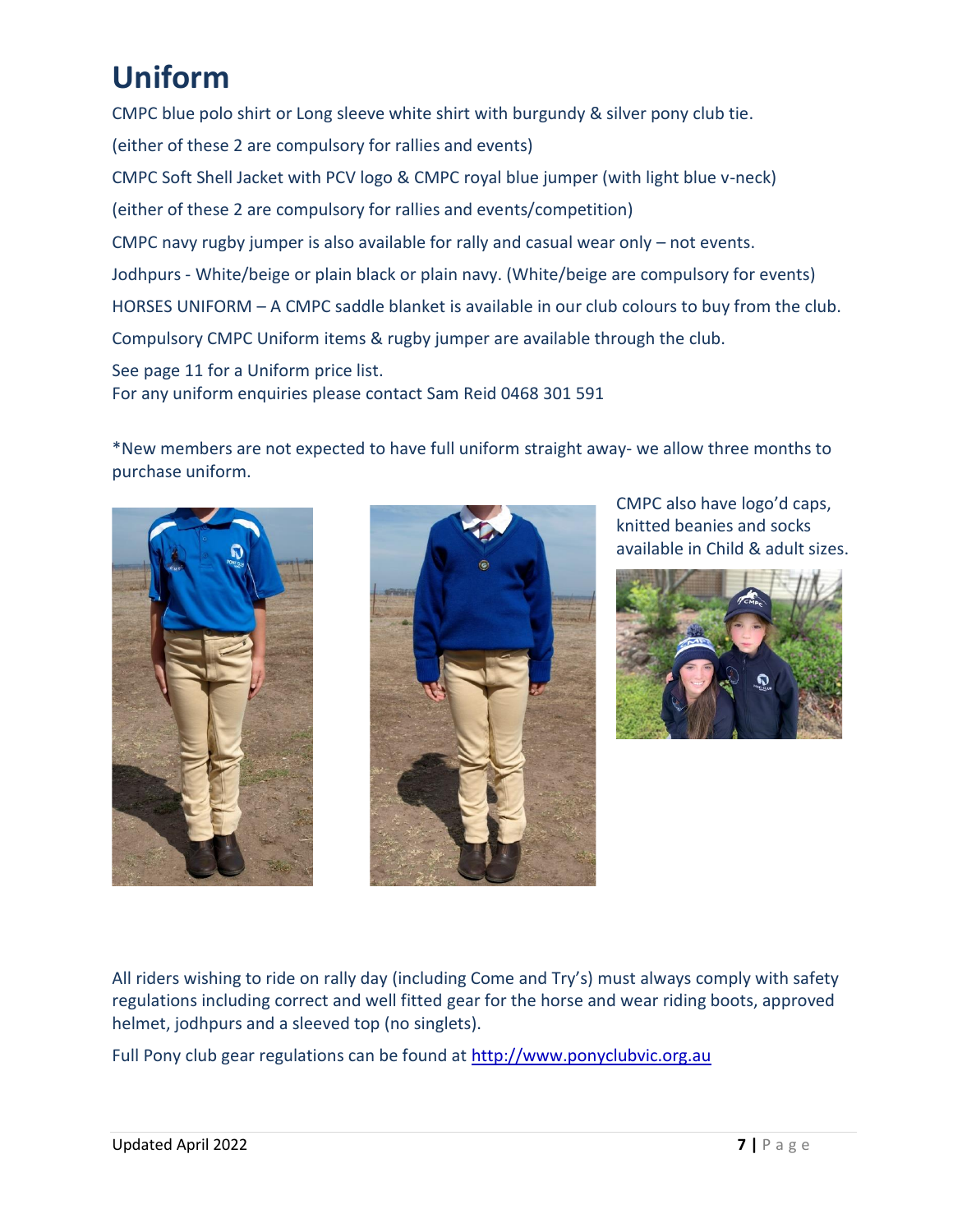# **Canteen Menu**

#### *Hot Food*

Sausage Roll \$2.50 Pie \$3 Pasties \$3 Steamed Dim Sims \$1.00 each Hot Dog \$2.50 NEW – HOT CHIPS!!!



*Drinks* Bottle of Water \$1.50 Cans of Drink (Coke, Diet Coke, Fanta, Passiona, Lemonade) \$2.00 Juice box \$1.00 Instant Coffee/Tea/Milo \$1.00 Cappuccino packet coffee \$2.00

*Snacks* Chocolate Bars: \$2.00

Plus seasonal specials

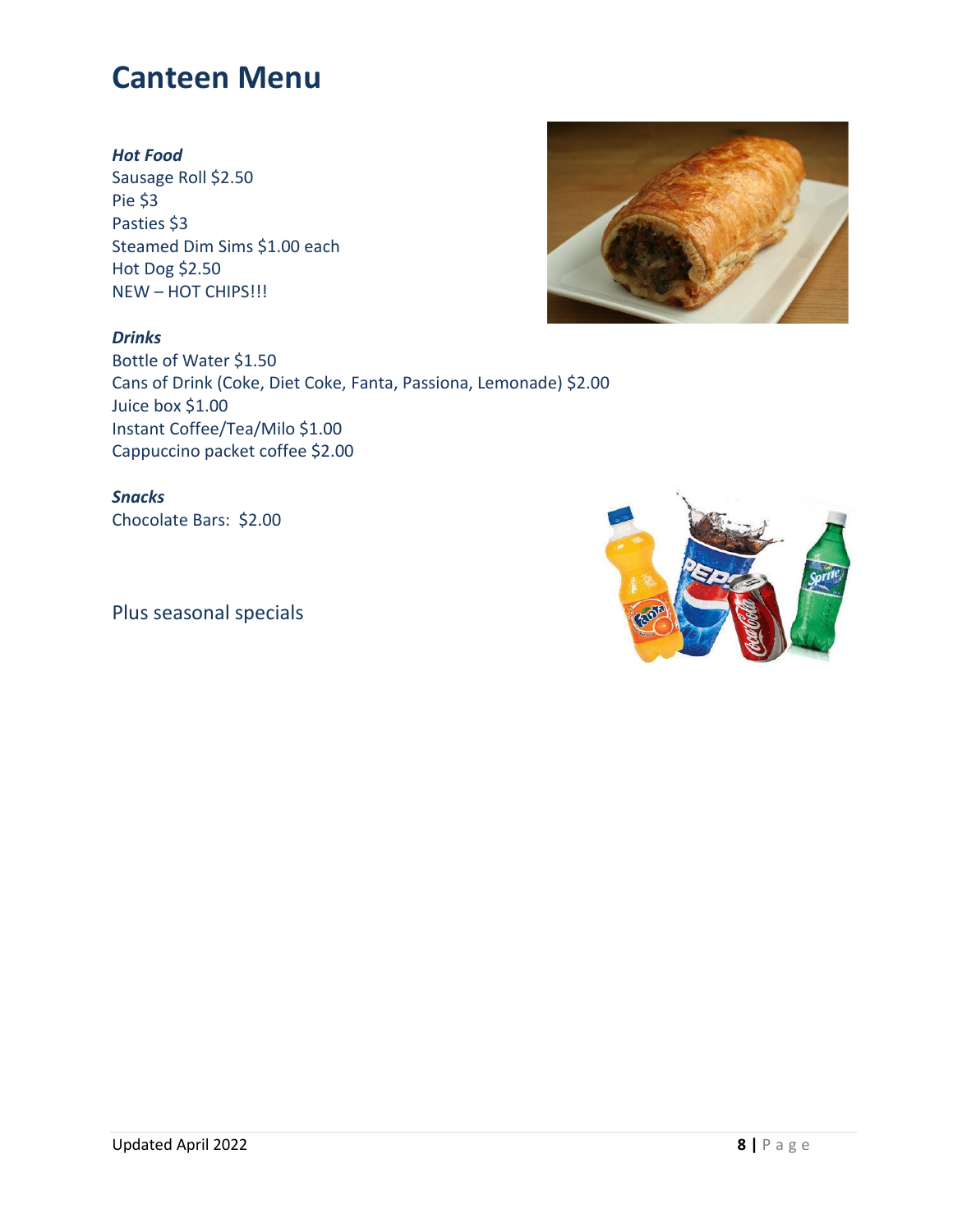# **CMPC Committee**

Our DC and Chief Instructor organises our rallies throughout the year.

This includes booking the instructors, special guests and arranging the groups and order of the lessons.

CMPC have a committee consisting of President, 2 x Vice Presidents, Secretary and Treasurer plus 7 general committee members and the DC is automatically on the committee as a general member, totalling 12. The committee meets once a month at the clubrooms.

The Annual General Meeting (AGM) is held during the April rally with committee positions held for 12 months. A card secretary is required for the updating of the members cards each month. There is no requirement that this is a committee member.

The committee ideally also like to have a canteen coordinator, membership coordinator, and committees for each of the upcoming events that the club is holding. All of these positions are run with guidance and support by the committee. There is no requirement for these positions to attend the committee meetings.

CMPC are part of Friends of Elcho Park (FOEP). This is a committee consisting of members of CMPC and Westcoast Adult Riding Club (WARC) that share Elcho Park grounds. FOEP meet every second month making decisions affecting both clubs such as grounds maintenance, plant & equipment purchases and liaising with council.

| <b>Position held</b>       | <b>Name</b>              | <b>Contact</b>                     |
|----------------------------|--------------------------|------------------------------------|
|                            |                          |                                    |
| President                  | <b>Adrienne Curran</b>   | 0413 486 282<br>pres@cmpc.org.au   |
| <b>Vice President</b>      | Anissa Pickett           | 0403 131 705<br>vpres@cmpc.org.au  |
|                            | <b>Kelly Kibbis</b>      | 0408 584 419<br>vpres@cmpc.org.au  |
| Secretary                  | Jodie Taylor             | sec@cmpc.org.au                    |
| <b>Treasurer</b>           | <b>Danielle Stephens</b> | treas@cmpc.org.au<br>0409 960 283  |
| District commissioner      | Gabi Ludinic             | dc@cmpc.org.au<br>0426 132 684     |
| Events coordinator         | <b>Adrienne Curran</b>   | events@cmpc.org.au 0413 486 282    |
| <b>General Committee</b>   | Nadia Mayfield           |                                    |
|                            | Donna Jensz              |                                    |
|                            | <b>Ash Merrett</b>       |                                    |
|                            | <b>Jodie Grant</b>       |                                    |
|                            | Sarah Keenan             |                                    |
|                            | Carli Bourke             |                                    |
|                            |                          |                                    |
| Membership coordinator     | Anissa Pickett           | members@cmpc.org.au                |
| <b>FOEP Committee Reps</b> |                          | Adrienne Curran (CMPC Life Member) |
|                            |                          | Lynn Evans (CMPC Life Member)      |
|                            |                          | Chris Faulkner (CMPC Life Member)  |

#### **The 2022-2023 CMPC Committee**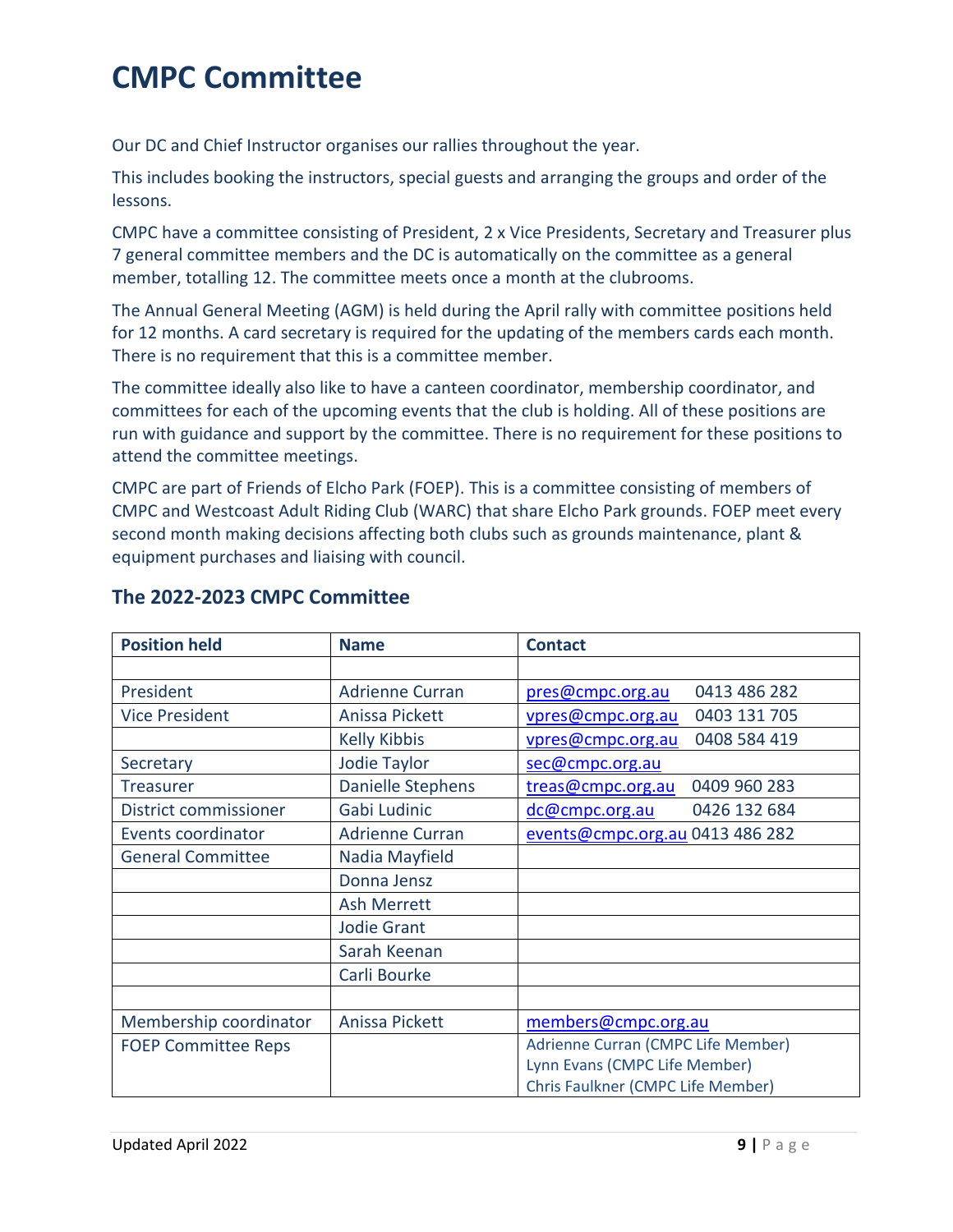# **Membership fees**

Junior riders are members 16 years and under. Associate riders are members 17 years and under 26 years at time of registration. CMPC offers a sibling discount for second and subsequent riders in the same family.

#### **New Membership Fees Jan – Dec 2022**

|                                | Junior member<br>1 <sup>st</sup> rider | Associate members<br>$1st$ rider | 2 <sup>nd</sup> rider<br>Assoc/Junior |
|--------------------------------|----------------------------------------|----------------------------------|---------------------------------------|
| PCV & PCA membership/insurance | $$190$ (approx.)                       | \$210                            | \$190/\$210                           |
| CMPC membership                | \$200.00                               | \$200.00                         | \$170.00                              |
| Total                          | \$390.00                               | \$410.00                         | \$360/\$380                           |

#### Fees are reviewed annually.

The Pony Club Vic fee includes 24/7 insurance for up to \$10,000,000 out of pocket expenses for medical injury and property damage as outlined below:

| A. | Personal Accident                     | - Injuries you sustain.                                   |
|----|---------------------------------------|-----------------------------------------------------------|
|    | <b>B.</b> Public & Products Liability | - Property Damage & Personal Injury you cause to others.  |
|    | C. Association Liability              | - Cover for your Directors & Officers and office bearers. |
|    |                                       |                                                           |

D. Voluntary Workers Personal Accident – Injuries sustained if you are a voluntary helper.

#### **Direct Deposit Details**

*Bank:* Bendigo bank *BSB:* 633 000 *Account Number:* 1600 38923 *Account Name:* Corio and Moorabool Pony Club *Reference:* Fees and Rider/s surname.

As a courtesy once payment has been made can you please email the treasurer [treas@cmpc.org.au](mailto:treas@cmpc.org.au) to confirm payment has been received. Thank you.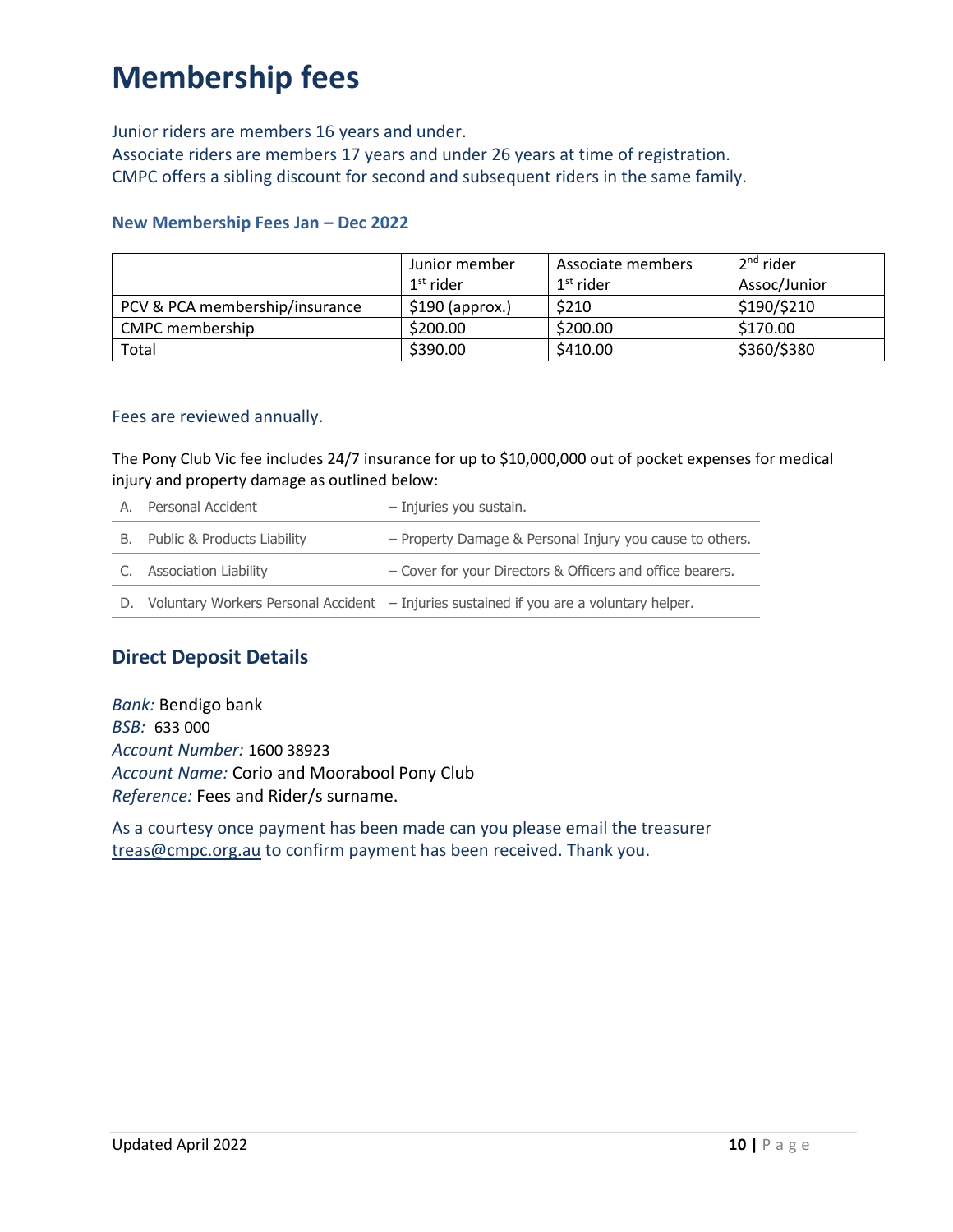# **Uniform Price List**

| <b>DESCRIPTION</b>                                 | <b>PRICE</b>          |  |
|----------------------------------------------------|-----------------------|--|
| Medical Arm Band*while stocks last                 | \$10                  |  |
| From 2020 no longer compulsory                     |                       |  |
| Pony Club Badge                                    | \$20                  |  |
| Name Badge                                         | \$20                  |  |
| Tie (PCAV)                                         | \$22                  |  |
| Saddle Blankets                                    | \$90                  |  |
| Jumpers                                            | 8-16 \$70, 18-24 \$75 |  |
| Polo Shirts (PCAV)                                 | \$45                  |  |
| Soft Shell Jacket (PCAV)                           | \$95                  |  |
| CMPC Knitted Beanie (S & M)                        | \$15                  |  |
| <b>CMPC Socks</b>                                  | \$15                  |  |
| <b>CMPC Cap</b>                                    | \$20                  |  |
| <b>CMPC Rally Rugby Jumper</b>                     | Children's \$60       |  |
| (not suitable for competition-rally & casual only) | Adult's<br><b>S65</b> |  |

We aim to stock enough uniforms for purchase on rally days however if we are not able to cater for you on the day we will order the items required to have them available as soon as possible.

For any uniform enquiries please contact Sam Reid 0468 301 591